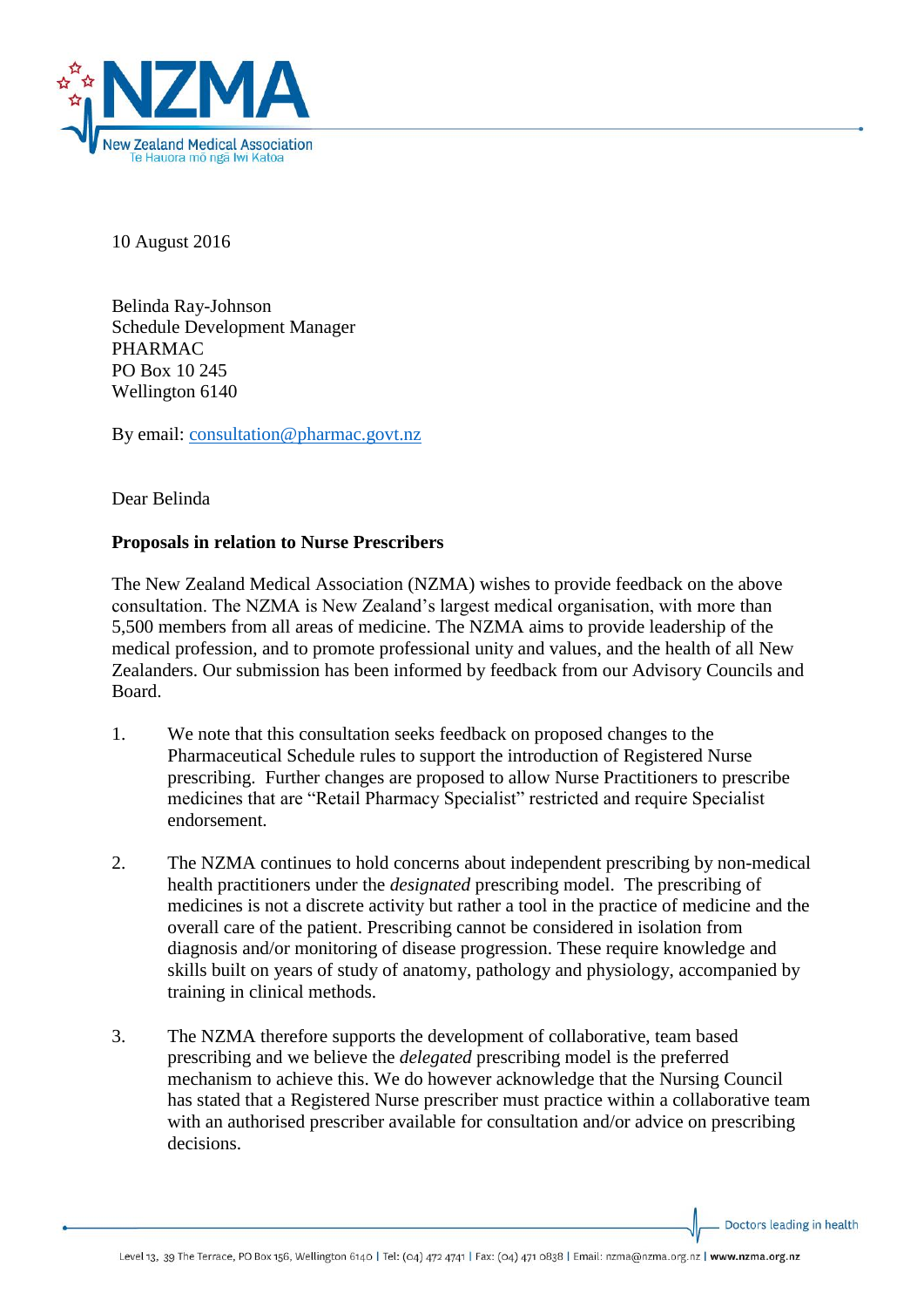- 4. With regard to the proposal to amend the definition of *Specialist* in Section A of the Pharmaceutical Schedule, the NZMA is concerned that the suggested wording will have unintended consequences.
- 5. PHARMAC has proposed the substitution of *Practitioner* in part (d) of the definition of *Specialist* (in relation to a Prescription). We note however that *Practitioner* is defined elsewhere in the Schedule and includes: a Dentist, a Dietitian, a Midwife, a Nurse Prescriber, an Optometrist, a Quitcard Provider, or a Pharmacist Prescriber. As such, we believe this would technically enable specialist restricted medicines to be prescribed by a variety of practitioners, without endorsement by a vocationally registered medical practitioner, should a District Health Board authorise them to do so. This does not align with the statement in PHARMAC's consultation document that "these changes will only apply to apply to medicines supplied by nurse practitioners…"
- 6. The NZMA suggests that the simple solution would be to retain the word *doctor* and add *nurse practitioner*.

**"Specialist",**, in relation to a Prescription, means a doctor or nurse practitioner who holds a current annual practising certificate and who satisfies the criteria set out in paragraphs (a) or (b) or  $(c)$  or  $(d)$  below:

a) the doctor is vocationally registered in accordance with the criteria set out by the Medical Council of New Zealand and the HPCA Act 2003 and who has written the Prescription in the course of practising in that area of medicine; or

b) the doctor is recognised by the Ministry of Health as a specialist for the purposes of this Schedule and receives remuneration from a DHB at a level which that DHB considers appropriate for specialists and who has written that prescription in the course of practising in that area of competency; or

c) the doctor is recognised by the Ministry of Health as a specialist in relation to a particular area of medicine for the purpose of writing Prescriptions and who has written the Prescription in the course of practising in that area of competency; or

d) the nurse practitioner writes the prescription on DHB stationery and is appropriately authorised by the relevant DHB to do so.

7. Alternatively the term practitioner could be qualified as a practitioner who is an authorised prescriber.

> **"Specialist"**, in relation to a Prescription, means a practitioner who is an authorised prescriber and holds a current annual practising certificate and who satisfies the criteria set out in paragraphs (a) or (b) or (c) or (d).